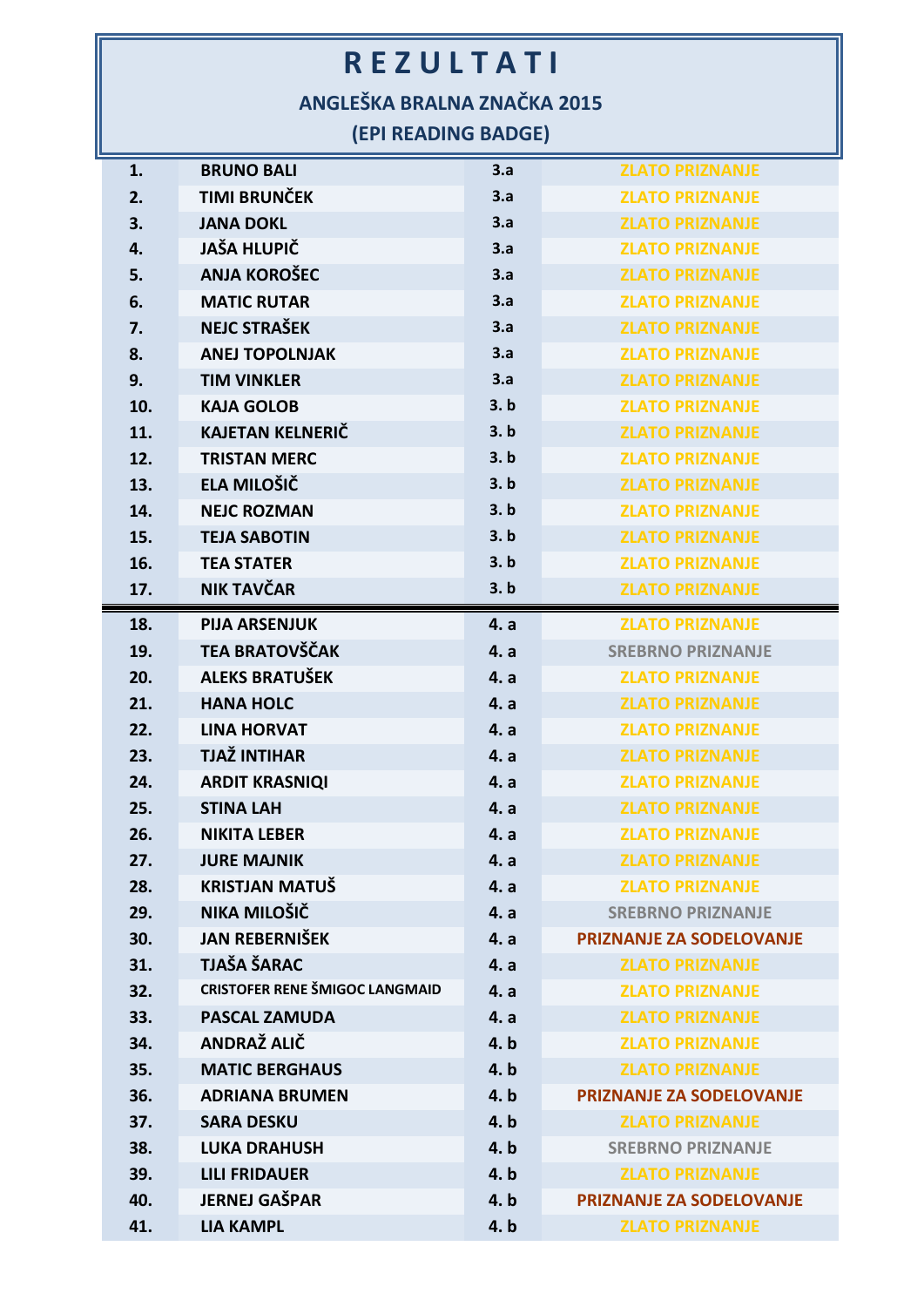| 42. | <b>JURE LUKA KRAMBERGER</b> | 4.b  | <b>ZLATO PRIZNANJE</b>          |
|-----|-----------------------------|------|---------------------------------|
| 43. | <b>VITA LAZIĆ</b>           | 4. b | <b>ZLATO PRIZNANJE</b>          |
| 44. | <b>JAKOB VAL MOGU</b>       | 4.b  | <b>ZLATO PRIZNANJE</b>          |
| 45. | <b>JURE PEKLAR</b>          | 4. b | <b>ZLATO PRIZNANJE</b>          |
| 46. | <b>BORIS POTOČNIK</b>       | 4. b | <b>SREBRNO PRIZNANJE</b>        |
| 47. | <b>IVA PRŠA ĐERIĆ</b>       | 4. b | <b>ZLATO PRIZNANJE</b>          |
| 48. | <b>VANESA PUNGARŠEK</b>     | 4.b  | <b>ZLATO PRIZNANJE</b>          |
| 49. | ANDREJA STOČKO              | 4.b  | <b>SREBRNO PRIZNANJE</b>        |
| 50. | <b>JURE TOMAŠIČ</b>         | 4. b | <b>ZLATO PRIZNANJE</b>          |
| 51. | DARVIN VAUDA BENČEVIČ       | 4.b  | <b>ZLATO PRIZNANJE</b>          |
| 52. | LUCIJA DIMOVSKI IVANUŠ      | 5. a | <b>ZLATO PRIZNANJE</b>          |
| 53. | <b>NAJA FRIDL</b>           | 5. a | <b>ZLATO PRIZNANJE</b>          |
| 54. | <b>MIHA GODICELJ</b>        | 5. a | <b>ZLATO PRIZNANJE</b>          |
| 55. | <b>JURE GRIL</b>            | 5. a | <b>ZLATO PRIZNANJE</b>          |
| 56. | NINA JANŽEKOVIČ             | 5. a | <b>ZLATO PRIZNANJE</b>          |
| 57. | <b>VITA KOREN</b>           | 5. a | <b>ZLATO PRIZNANJE</b>          |
| 58. | ZARJA MALOVIČ               | 5. a | <b>ZLATO PRIZNANJE</b>          |
| 59. | <b>JAN MIKLOŠIČ</b>         | 5. a | <b>ZLATO PRIZNANJE</b>          |
| 60. | <b>EDISON PALUSHAJ</b>      | 5. a | <b>SREBRNO PRIZNANJE</b>        |
| 61. | <b>JAKOB RIJAVEC</b>        | 5. a | <b>ZLATO PRIZNANJE</b>          |
| 62. | TJAŽ SEDIČ                  | 5. a | <b>SREBRNO PRIZNANJE</b>        |
| 63. | <b>SERGEJ SKAZA</b>         | 5. a | <b>SREBRNO PRIZNANJE</b>        |
| 64. | ZARA ŠOŠTARIČ               | 5. a | <b>SREBRNO PRIZNANJE</b>        |
| 65. | <b>NIKA UREK</b>            | 5. a | <b>ZLATO PRIZNANJE</b>          |
|     | LUKA VRTIČ                  | 5. a | <b>ZLATO PRIZNANJE</b>          |
| 66. |                             |      |                                 |
| 67. | <b>ALEN BENKO</b>           | 5. b | <b>ZLATO PRIZNANJE</b>          |
| 68. | <b>MANJA BRUMEN</b>         | 5. b | <b>PRIZNANJE ZA SODELOVANJE</b> |
| 69. | <b>DOMINIK FAJT</b>         | 5. b | <b>PRIZNANJE ZA SODELOVANJE</b> |
| 70. | <b>MATIJA FRIEDL</b>        | 5. b | <b>ZLATO PRIZNANJE</b>          |
| 71. | <b>LUKA HODNIK</b>          | 5. b | <b>SREBRNO PRIZNANJE</b>        |
| 72. | <b>ANEJ HORVAT</b>          | 5. b | <b>SREBRNO PRIZNANJE</b>        |
| 73. | <b>TOMI KOLAR</b>           | 5. b | <b>SREBRNO PRIZNANJE</b>        |
| 74. | <b>KLARA KRASNIĆ</b>        | 5. b | <b>SREBRNO PRIZNANJE</b>        |
| 75. | <b>TARA MAJCENOVIČ</b>      | 5. b | <b>SREBRNO PRIZNANJE</b>        |
| 76. | <b>TARAS MLAKAR</b>         | 5. b | <b>PRIZNANJE ZA SODELOVANJE</b> |
| 77. | <b>EVELINA PALUSHAJ</b>     | 5. b | <b>SREBRNO PRIZNANJE</b>        |
| 78. | <b>MATIJA PAPDI</b>         | 5. b | <b>ZLATO PRIZNANJE</b>          |
| 79. | <b>ETIAN DANE PAVLICA</b>   | 5. b | <b>SREBRNO PRIZNANJE</b>        |
| 80. | <b>MOJCA PULKO</b>          | 5. b | <b>SREBRNO PRIZNANJE</b>        |
| 81. | <b>JURE SLUGA</b>           | 5. b | <b>ZLATO PRIZNANJE</b>          |
| 82. | <b>IVANA ŠMIGOC</b>         | 5. b | <b>ZLATO PRIZNANJE</b>          |
| 83. | <b>ALIN ZADRAVEC</b>        | 5. b | <b>PRIZNANJE ZA SODELOVANJE</b> |
| 84. | SARA ARNUŠ                  | 6. a | <b>SREBRNO PRIZNANJE</b>        |
| 85. | ŽIGA ARNUŠ                  | 6. a | <b>SREBRNO PRIZNANJE</b>        |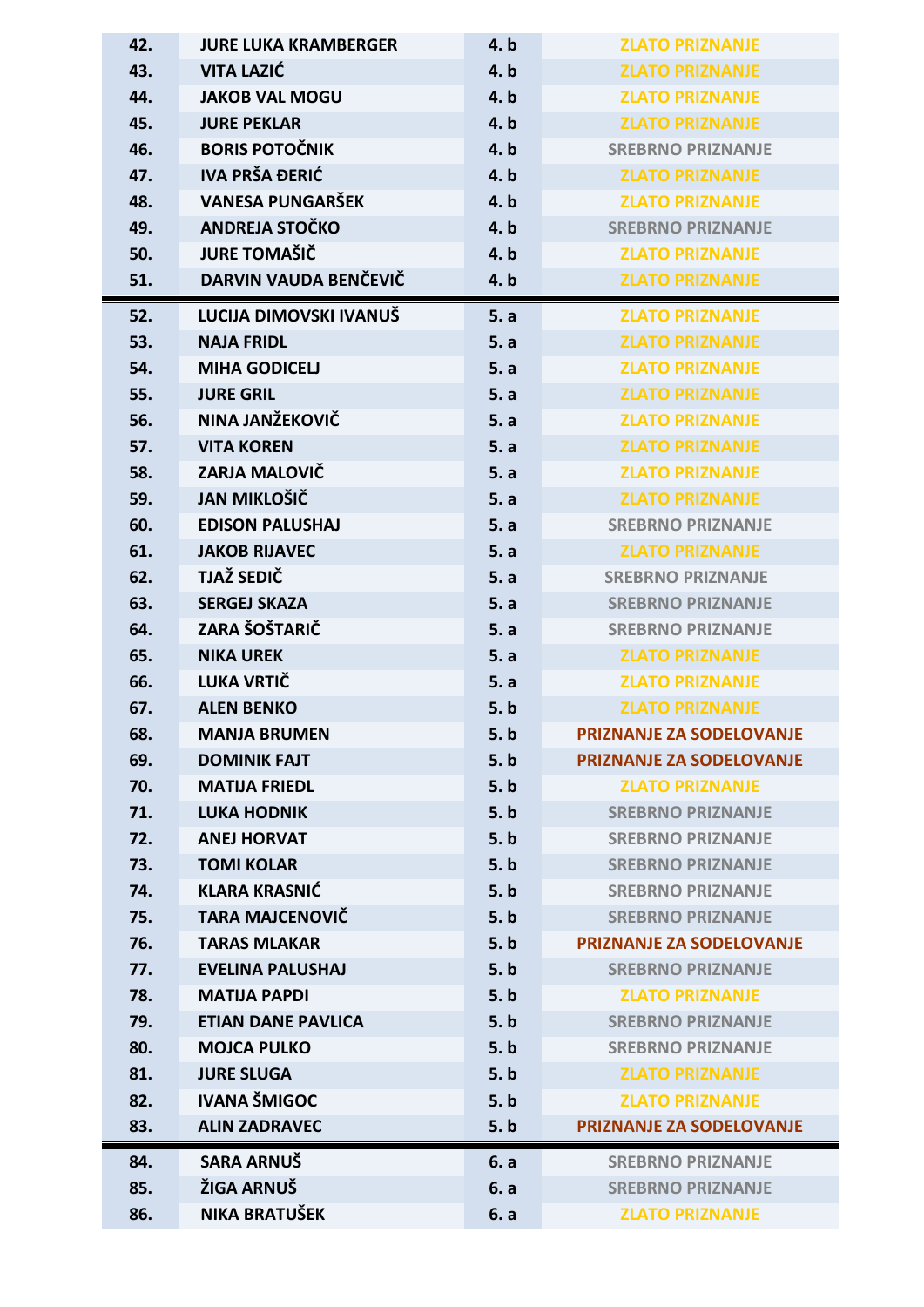| 87.          | <b>NEJA DOKL</b>                         | 6. a         | <b>ZLATO PRIZNANJE</b>                                             |
|--------------|------------------------------------------|--------------|--------------------------------------------------------------------|
| 88.          | <b>ISA GAJŠEK</b>                        | 6. a         | <b>ZLATO PRIZNANJE</b>                                             |
| 89.          | <b>BLAŽ KOVAČIČ</b>                      | 6. a         | <b>ZLATO PRIZNANJE</b>                                             |
| 90.          | <b>VID KOZEL</b>                         | 6. a         | <b>ZLATO PRIZNANJE</b>                                             |
| 91.          | <b>MATIC KRAMBERGER</b>                  | 6. a         | <b>ZLATO PRIZNANJE</b>                                             |
| 92.          | <b>IRIS KRISTOFIČ</b>                    | 6. a         | <b>ZLATO PRIZNANJE</b>                                             |
| 93.          | <b>ANDREJ MAJNIK</b>                     | 6. a         | <b>ZLATO PRIZNANJE</b>                                             |
| 94.          | KAJA MATJAŠIČ                            | 6. a         | <b>ZLATO PRIZNANJE</b>                                             |
| 95.          | ŽIGA MOLNAR                              | 6. a         | <b>ZLATO PRIZNANJE</b>                                             |
| 96.          | ALJA PRŠA ĐERIĆ                          | 6. a         | <b>ZLATO PRIZNANJE</b>                                             |
| 97.          | SAŠO SKAZA                               | 6. a         | <b>SREBRNO PRIZNANJE</b>                                           |
| 98.          | NIKA STRAŠEK                             | 6. a         | <b>ZLATO PRIZNANJE</b>                                             |
| 99.          | <b>JANJA TOPOLJNAK</b>                   | 6. a         | <b>SREBRNO PRIZNANJE</b>                                           |
| 100.         | <b>BRINA BOHL</b>                        | 6. b         | <b>ZLATO PRIZNANJE</b>                                             |
| 101.         | <b>MATIJA BOJNEC</b>                     | 6. b         | <b>ZLATO PRIZNANJE</b>                                             |
| 102.         | TIM DRAŠKOVIČ                            | 6. b         | <b>SREBRNO PRIZNANJE</b>                                           |
| 103.         | <b>PIA GALE</b>                          | 6. b         | <b>ZLATO PRIZNANJE</b>                                             |
| 104.         | <b>NINO KEKEC</b>                        | 6. b         | <b>ZLATO PRIZNANJE</b>                                             |
| 105.         | <b>TOMAŽ KELNERIČ</b>                    | 6. b         | <b>SREBRNO PRIZNANJE</b>                                           |
| 106.         | <b>LUCIJA KOKOT</b>                      | 6. b         | <b>ZLATO PRIZNANJE</b>                                             |
| 107.         | <b>FRANCI KRIŽAJ</b>                     | 6. b         | <b>ZLATO PRIZNANJE</b>                                             |
| 108.         | <b>ASJA KATARINA MOGU</b>                | 6. b         | <b>ZLATO PRIZNANJE</b>                                             |
| 109.         | <b>SARA PRIMC GMAJNER</b>                | 6. b         | <b>PRIZNANJE ZA SODELOVANJE</b>                                    |
|              |                                          |              |                                                                    |
| 110.         | ANA VINDIŠ                               | 6. b         | <b>ZLATO PRIZNANJE</b>                                             |
| 111.         | <b>NIK VRBNJAK</b>                       | 6. b         | <b>ZLATO PRIZNANJE</b>                                             |
| 112.         | <b>GAL ŽIROVNIK</b>                      | 6. b         | <b>ZLATO PRIZNANJE</b>                                             |
| 113.         | <b>TEA BERGHAUS KOSEC</b>                | 7. a         | PRIZNANJE ZA SODELOVANJE                                           |
| 114.         | <b>SARA ROSALIA GUTSCHI</b>              | 7. a         | <b>PRIZNANJE ZA SODELOVANJE</b>                                    |
| 115.         | <b>PATRIK MURKO</b>                      | 7. a         | <b>PRIZNANJE ZA SODELOVANJE</b>                                    |
| 116.         | <b>TILEN RAJH</b>                        | 7. a         | <b>SREBRNO PRIZNANJE</b>                                           |
| 117.         | <b>ISABEL OMERAGIČ</b>                   | 7. a         | <b>PRIZNANJE ZA SODELOVANJE</b>                                    |
| 118.         | <b>MONJA SABOTIN</b>                     | 7. a         | <b>SREBRNO PRIZNANJE</b>                                           |
| 119.         | <b>JANA SEVER</b>                        | 7. a         | <b>SREBRNO PRIZNANJE</b>                                           |
| 120.         | <b>GAJA ELENA STANOVNIK</b>              | 7. a         | <b>PRIZNANJE ZA SODELOVANJE</b>                                    |
| 121.         | <b>MAŠA TRAVNIKAR PREAC</b>              | 7. a         | <b>SREBRNO PRIZNANJE</b>                                           |
| 122.         | <b>NINA UREK</b>                         | 7. a         | <b>PRIZNANJE ZA SODELOVANJE</b>                                    |
| 123.         | <b>NEJA VEIT</b>                         | 7. a         | <b>SREBRNO PRIZNANJE</b>                                           |
| 124.         | PATRICIJA VINDIŠ                         | 7. a         | <b>PRIZNANJE ZA SODELOVANJE</b>                                    |
| 125.         | <b>BOR ŽARKOVIĆ PREAC</b>                | 7. a         | <b>PRIZNANJE ZA SODELOVANJE</b>                                    |
| 126.         | <b>VALENTINA ESIH</b>                    | 7. b         | <b>PRIZNANJE ZA SODELOVANJE</b>                                    |
| 127.         | ŠPELA HRNČIČ                             | 7. b         | <b>SREBRNO PRIZNANJE</b>                                           |
| 128.         | <b>JURE KEKEC</b>                        | 7. b         | <b>SREBRNO PRIZNANJE</b>                                           |
| 129.         | <b>EVELIN KRAJNC</b>                     | 7. b         | <b>SREBRNO PRIZNANJE</b>                                           |
| 130.         | <b>JAN MERC</b>                          | 7. b         | <b>PRIZNANJE ZA SODELOVANJE</b>                                    |
| 131.<br>132. | <b>KLARA MILOŠIČ</b><br><b>ANEJ MORI</b> | 7. b<br>7. b | <b>PRIZNANJE ZA SODELOVANJE</b><br><b>PRIZNANJE ZA SODELOVANJE</b> |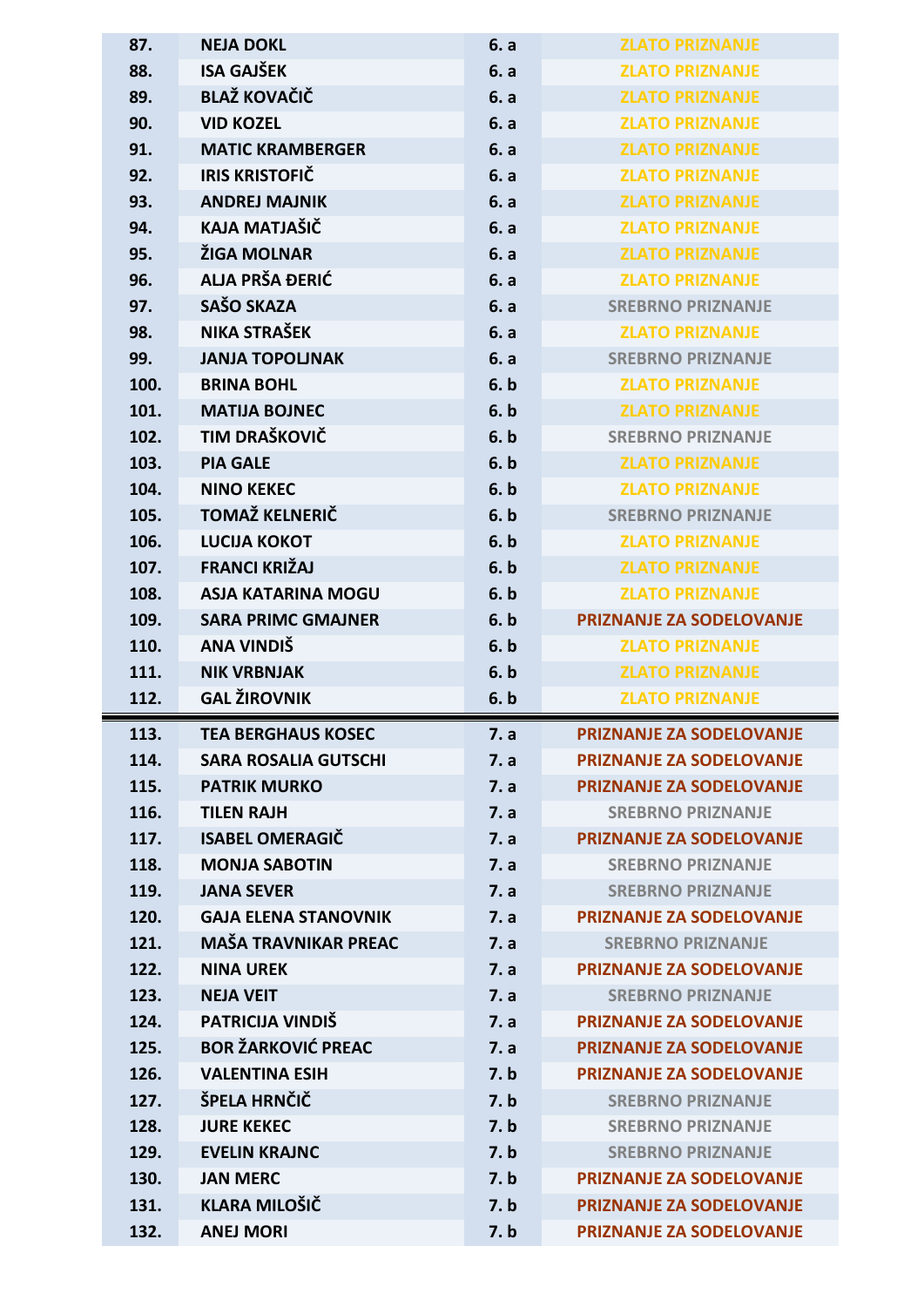| 133. | <b>ANEJ PODGORELEC</b>       | 7. b | <b>ZLATO PRIZNANJE</b>          |
|------|------------------------------|------|---------------------------------|
| 134. | <b>JAKA PŠAJD</b>            | 7. b | PRIZNANJE ZA SODELOVANJE        |
| 135. | <b>TAŠA ROJKO</b>            | 7. b | <b>ZLATO PRIZNANJE</b>          |
| 136. | <b>ALJA ROZMAN</b>           | 7. b | <b>PRIZNANJE ZA SODELOVANJE</b> |
| 137. | <b>KAJA RUTAR</b>            | 7. b | <b>PRIZNANJE ZA SODELOVANJE</b> |
| 138. | <b>MAŠA SARIĆ</b>            | 7. b | <b>ZLATO PRIZNANJE</b>          |
| 139. | <b>INA SKAZA</b>             | 7. b | <b>PRIZNANJE ZA SODELOVANJE</b> |
| 140. | TIMI VALENČIČ                | 7. b | <b>PRIZNANJE ZA SODELOVANJE</b> |
| 141. | <b>TILEN VOGRINEC</b>        | 7. b | <b>PRIZNANJE ZA SODELOVANJE</b> |
| 142. | <b>GABRIJELA ANŽEL</b>       | 8. a | <b>ZLATO PRIZNANJE</b>          |
| 143. | <b>ALDINA CLARISA BAN</b>    | 8. a | <b>ZLATO PRIZNANJE</b>          |
| 144. | DAŠA STANKA MOGU             | 8. a | <b>ZLATO PRIZNANJE</b>          |
| 145. | <b>EVA PODGORELEC</b>        | 8. a | <b>ZLATO PRIZNANJE</b>          |
| 146. | URŠKA VRTAČNIK               | 8. a | <b>ZLATO PRIZNANJE</b>          |
| 147. | <b>JAŠA BOJNEC</b>           | 8.b  | <b>ZLATO PRIZNANJE</b>          |
| 148. | <b>TJAŠA CEBEK</b>           | 8.b  | <b>ZLATO PRIZNANJE</b>          |
| 149. | <b>TEO CIGLAR</b>            | 8.b  | <b>SREBRNO PRIZNANJE</b>        |
| 150. | <b>TINE ČEH</b>              | 8.b  | <b>ZLATO PRIZNANJE</b>          |
| 151. | VID DERVIŠI                  | 8.b  | <b>SREBRNO PRIZNANJE</b>        |
| 152. | <b>NINA FRIDL</b>            | 8.b  | <b>ZLATO PRIZNANJE</b>          |
| 153. | <b>INA GAJZER</b>            | 8.b  | <b>ZLATO PRIZNANJE</b>          |
| 154. | ŽIGA GODICELJ                | 8.b  | <b>ZLATO PRIZNANJE</b>          |
| 155. | <b>RENE KLOAR</b>            | 8.b  | <b>ZLATO PRIZNANJE</b>          |
| 156. | ALJAŽ KOVAČIČ                | 8.b  | <b>ZLATO PRIZNANJE</b>          |
| 157. | <b>MIHA MAGDIČ</b>           | 8.b  | <b>ZLATO PRIZNANJE</b>          |
| 158. | <b>AMADEJA MURKO</b>         | 8.b  | <b>ZLATO PRIZNANJE</b>          |
| 159. | NEŽA STANKOVIČ               | 8.b  | <b>ZLATO PRIZNANJE</b>          |
| 160. | <b>TONJA ŠERUGA</b>          | 8.b  | <b>ZLATO PRIZNANJE</b>          |
| 161. | <b>MATEJ ŠILAK</b>           | 8.b  | <b>ZLATO PRIZNANJE</b>          |
| 162. | NIKA ŠOŠTARIČ                | 8.b  | <b>ZLATO PRIZNANJE</b>          |
| 163. | <b>VID ŽIROVNIK</b>          | 8.b  | <b>ZLATO PRIZNANJE</b>          |
| 164. | <b>AMIR ALI</b>              | 9. a | <b>PRIZNANJE ZA SODELOVANJE</b> |
| 165. | <b>ŽAN BEDENIK</b>           | 9. a | <b>PRIZNANJE ZA SODELOVANJE</b> |
| 166. | AMADEJA ČERČEK               | 9. a | <b>PRIZNANJE ZA SODELOVANJE</b> |
| 167. | <b>KAJA HORVAT</b>           | 9. a | <b>SREBRNO PRIZNANJE</b>        |
| 168. | NIKO KAUČEVIČ                | 9. a | <b>PRIZNANJE ZA SODELOVANJE</b> |
| 169. | <b>SVEN KOKOL VUKSANOVIĆ</b> | 9. a | <b>PRIZNANJE ZA SODELOVANJE</b> |
| 170. | <b>KLARA KOLEDNIK</b>        | 9. a | <b>SREBRNO PRIZNANJE</b>        |
| 171. | <b>MERIMA MAKALIĆ</b>        | 9. a | <b>SREBRNO PRIZNANJE</b>        |
| 172. | <b>AJDA PODGORELEC</b>       | 9. a | <b>ZLATO PRIZNANJE</b>          |
| 173. | NUŠA PUŽ                     | 9. a | <b>SREBRNO PRIZNANJE</b>        |
| 174. | <b>SARAH INES RAKUŠ</b>      | 9. a | <b>ZLATO PRIZNANJE</b>          |
| 175. | <b>MARKO SARIĆ</b>           | 9. a | <b>SREBRNO PRIZNANJE</b>        |
| 176. | NIKO ŠMIGOC                  | 9. a | PRIZNANJE ZA SODELOVANJE        |
| 177. | <b>LUKA TRAVNIKAR PREAC</b>  | 9. a | PRIZNANJE ZA SODELOVANJE        |